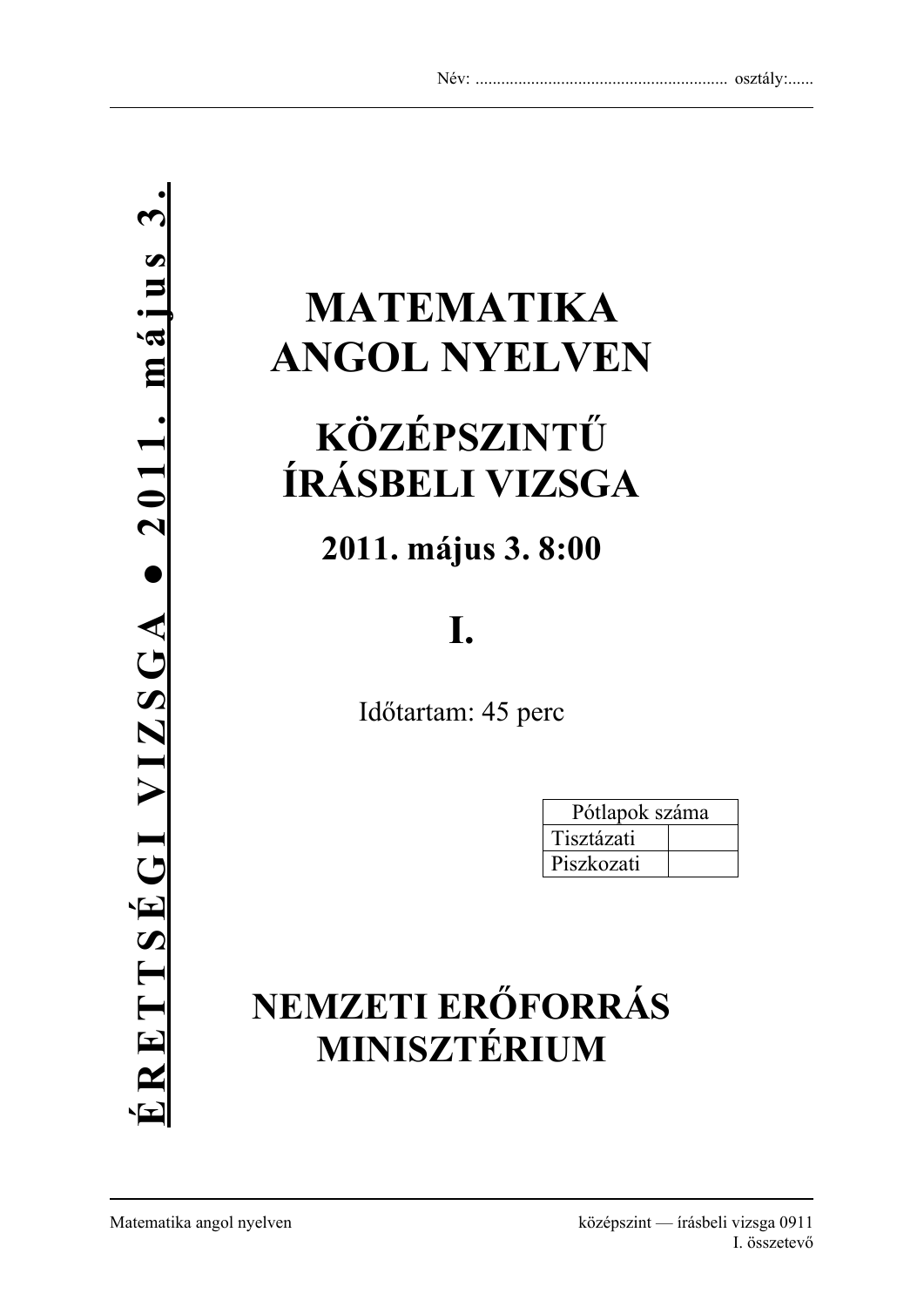### **Important information**

- 1. The exam is 45 minutes long, after that you should stop working.
- 2. You may proceed to solve the problems in arbitrary order.
- 3. You may work with any kind of calculator as long as it is not capable of storing and displaying textual information and you may also consult any type of four digit mathematical table. The use of any other kind of electronic device or written source is forbidden.
- 4. **You should enter the result in the shaded area** provided for this in the examination paper. You are supposed to show your reasoning only when the text of the problem instructs you to do so.
- 5. You are supposed to work in pen; diagrams can still be drawn in pencil. Anything outside the diagram and written in pencil cannot be marked by the examiner. If a solution or some part of a solution is crossed out then it is not going to be marked.
- 6. There is only one solution to be marked in case of each problem. If you attempt a question more than once the you should cleary indicate the part you want to be marked.
- 7. Please, do not write anything in the **shaded rectangular areas**.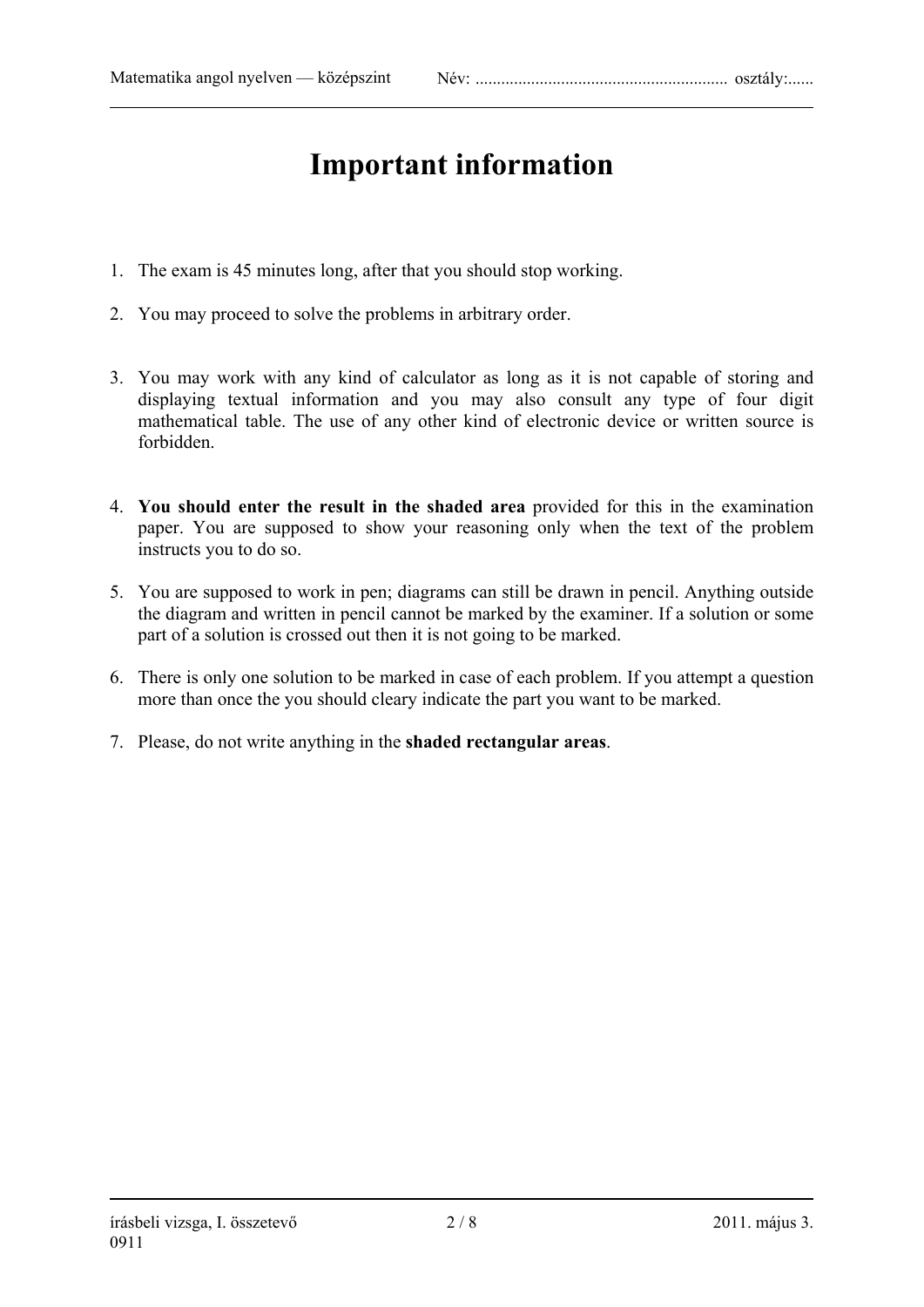**1.** Factorise the following expression.

 $a^3 + a$ 

| The factor form is | 2 points |  |
|--------------------|----------|--|
|                    |          |  |

**2.** 9000 forints have been spent in August on school requisites by a family for their offspring who would be in ninth grade. The respective costs of textbooks, notebooks and accessories are in the proportion 14:5:1. How much money was spent on textbooks and notebooks, respectively, out of the total amount of 9000?

| 2 points |  |
|----------|--|
|          |  |

**3.** The table below shows the number of T-shirts sold in a big fashion house. The figures are grouped according to the respective sizes.

| Size (of the T-shirt) | Items sold |
|-----------------------|------------|
| XS                    | 60         |
| S                     | 125        |
| M                     | 238        |
|                       | 322        |
| XL                    | 198        |
| <b>XXI</b>            | 173        |

- **a)** What is the relative frequency of the T-shirts of size M sold in this fashion house?
- **b**) What is the mode of the sizes in this sample?
- **c)** Assume that the total number of sold items is the same, furthermore, that equal number of T-shirts of each size would be sold, how many T-shirts of each size are to be sold?

| a) The relative frequency is | 1 point |  |
|------------------------------|---------|--|
| <b>b</b> ) The mode is       | 1 point |  |
| $\mathbf{c}$                 | 1 point |  |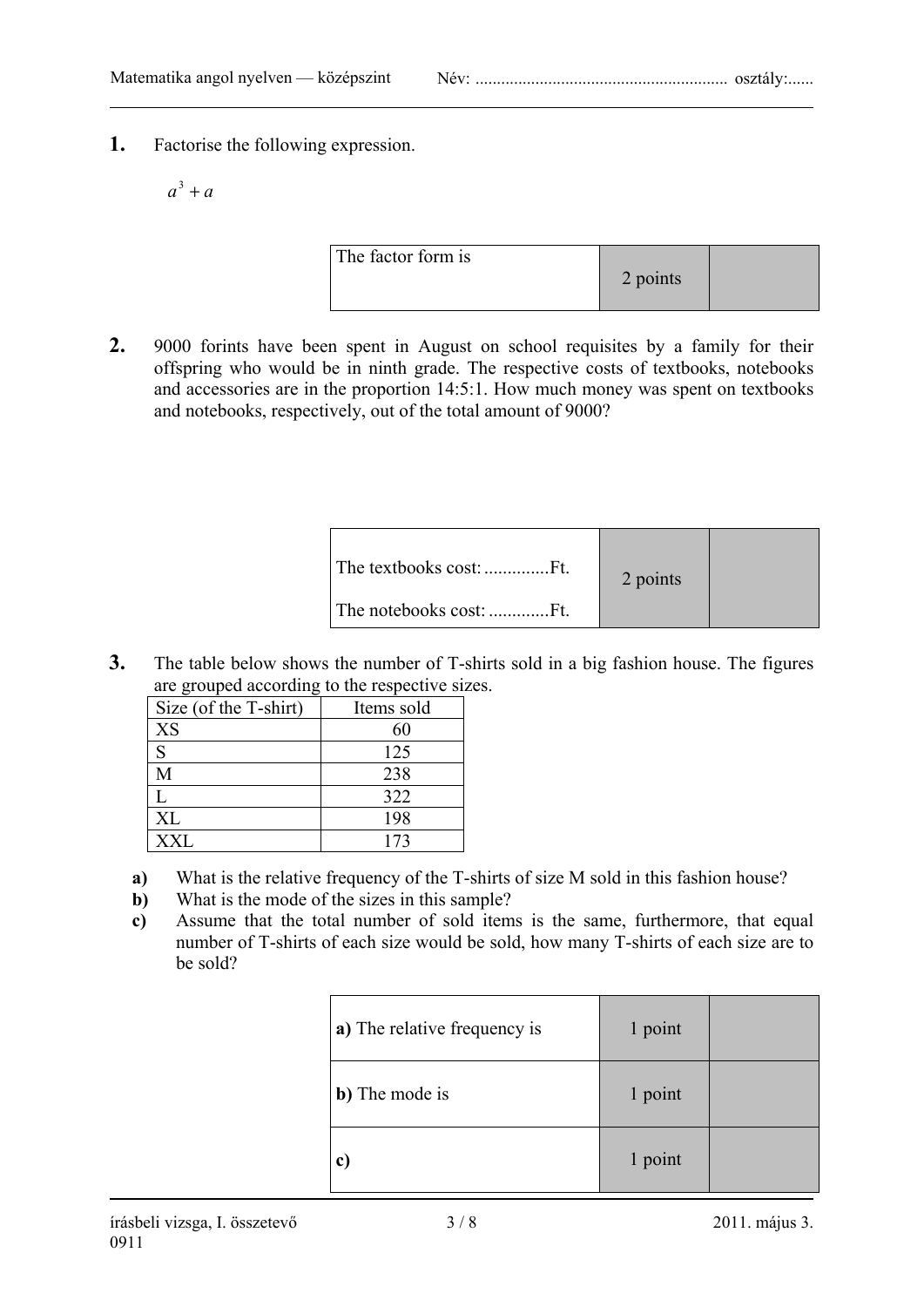**4.** There are three assertions about the centre *O* of the circumcircle of a general triangle. A) The point *O* is the intersection of the perpendicular bisectors of the respective sides. B) The distances of the point *O* from the respective sides are equal in every triangle. C) The distances of the point *O* from the respective vertices are equal in every triangle.

Enter the code(s) of the true one(s) among these three assertions in the answer field.

| The code(s) of the true<br>$\text{assertion}(s)$ : | 2 points |  |
|----------------------------------------------------|----------|--|
|                                                    |          |  |

**5.** Solve the following simultaneous system of equations on the set of real numbers.

$$
x+4y=48
$$
  

$$
2x+4y=60
$$

| $x =$ |          |  |
|-------|----------|--|
| $v =$ | 2 points |  |

**6.** Each member of a group of six shook hands with exactly three members of the group. How many handshakes took place altogether?

| The number of handshakes is | 2 points |  |
|-----------------------------|----------|--|
|                             |          |  |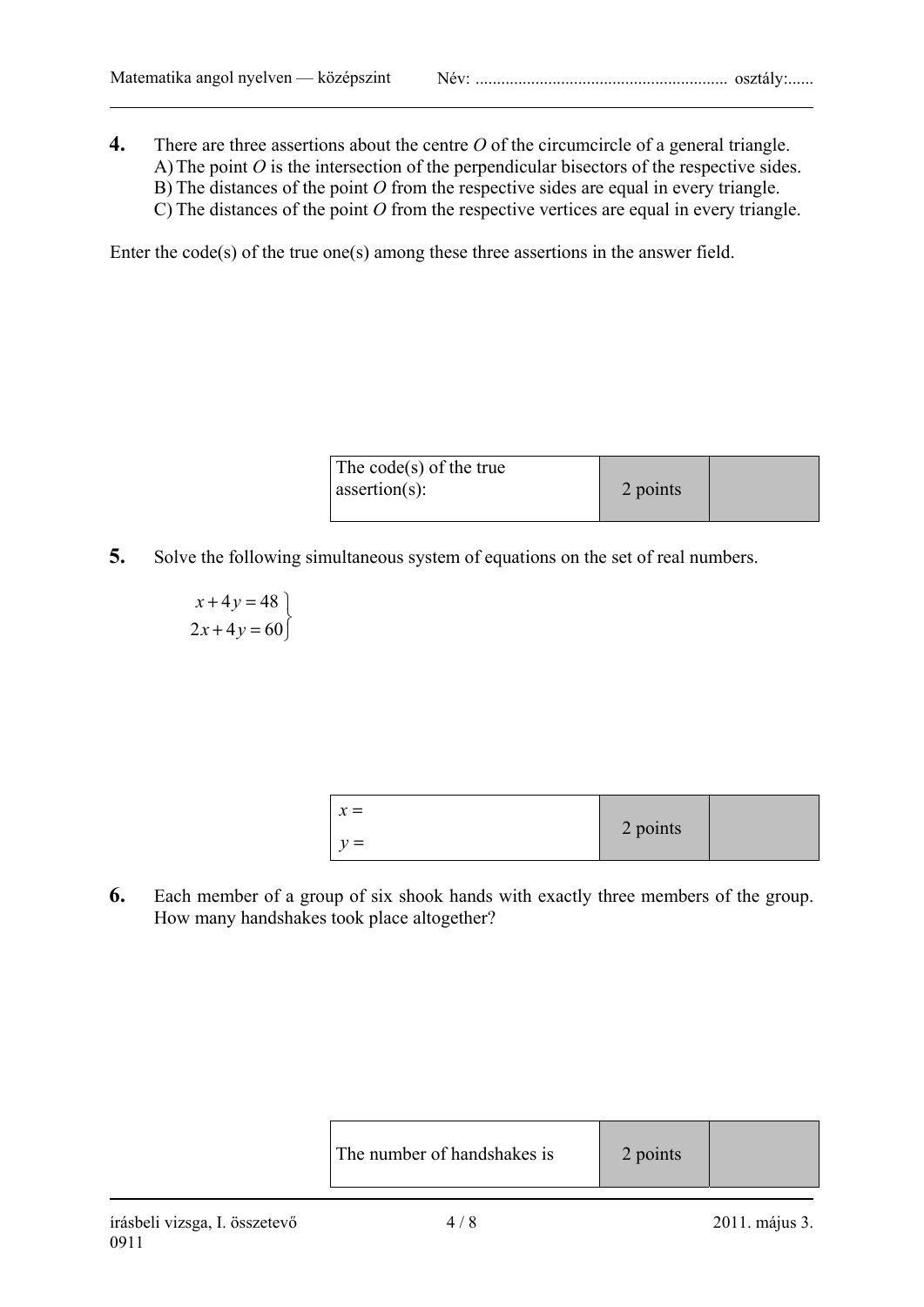**7.** Let  $X = 6 \cdot 10^{40}$  and  $Y = 4 \cdot 10^{61}$ . Write down the product *X*·*Y* in scientific notation.

| $Y \cdot Y =$ | 2 points |  |
|---------------|----------|--|
|---------------|----------|--|

**8.** In the geometric progression  $(a_n)$  it is given that  $a_2 = 8$  and  $a_3 = 6$ . Calculate the fifth term of this progression. Justify your answer.

|         | 2 points |  |
|---------|----------|--|
| $a_5 =$ | 1 point  |  |

**9.** Observation confirms that when both the height (*h*) of an adult man and the length (*f*) of his forearm are measured in centemeters then the relation 3  $h = \frac{10f + 256}{g}$  holds. Find the length of the forearm of a man who is 182 cm tall, based on this experimental law. Justify your answer.

|                                           | 2 points |  |
|-------------------------------------------|----------|--|
| The forearm of this man is<br>cm<br>long. | 1 point  |  |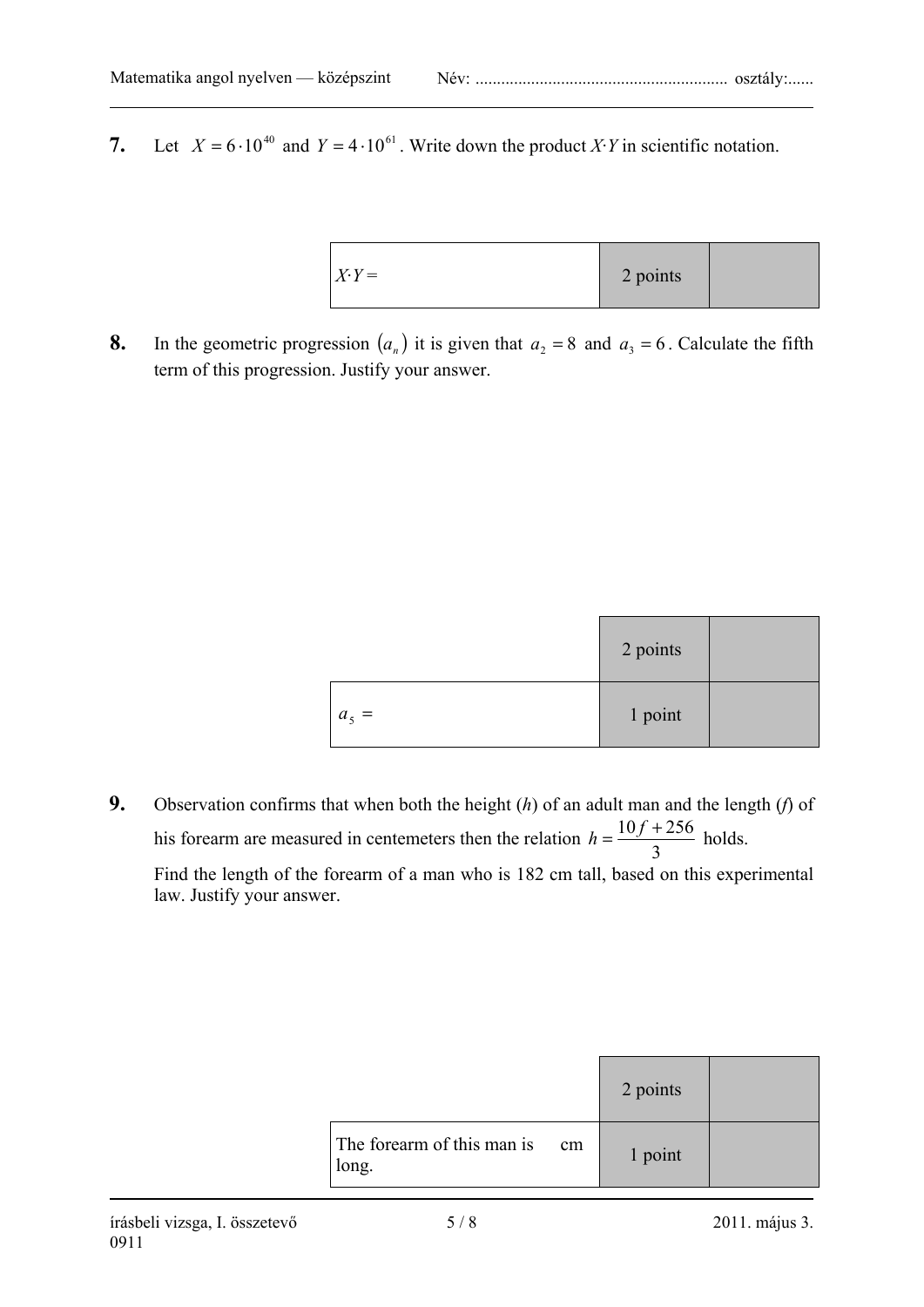**10.** A rare book's price was 23 000 Ft two years ago according to the catalog. After one year the price has increased by 20%. In the second year the price has increased by 30%. What is the price of the book after these two years? By how many percent did the price increase after these two years, altogether? Justify your answer.

|                                           | 1 point |  |
|-------------------------------------------|---------|--|
| The price of the book after two years is: | 1 point |  |
| The increment of the price is %.          | 1 point |  |

**11.** Find those real numbers *b* for which  $\sqrt{b^2} = -b$ .

| The possible values of $b$ are | 2 points |  |
|--------------------------------|----------|--|
|--------------------------------|----------|--|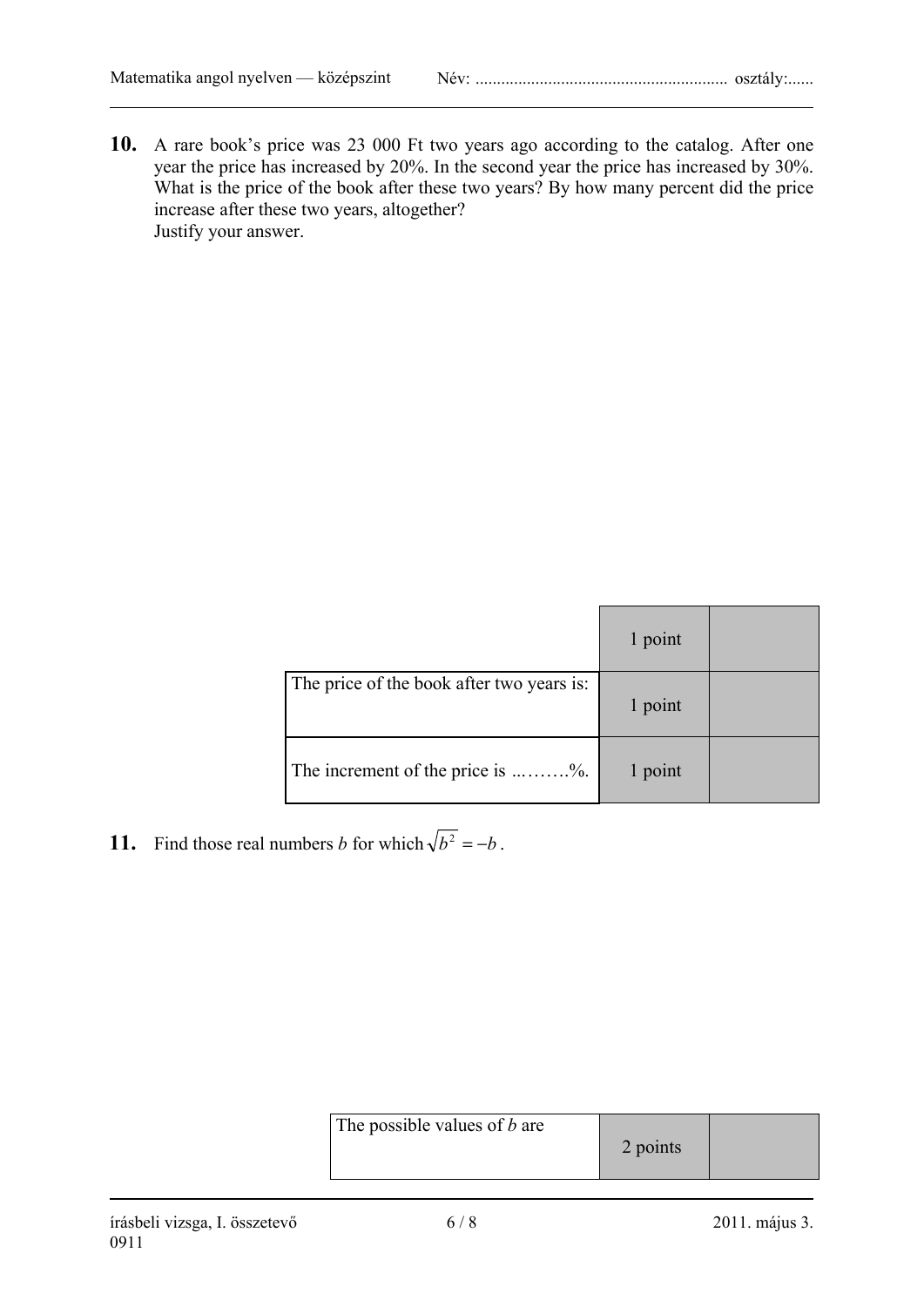**12.** Consider the following two sets:  $A = \{$ the positive divisors of 36 $\}$ ;  $B = \{$ those divisors of 16 that are square numbers }. By listing their elements, respectively, determine the sets *A*; *B*;  $A \cap B$ ;  $A \setminus B$ .

> $A = \{$  1 point  $B = \{$  1 point  $A \cap B = \{$  1 point  $A \setminus B = \{$  1 point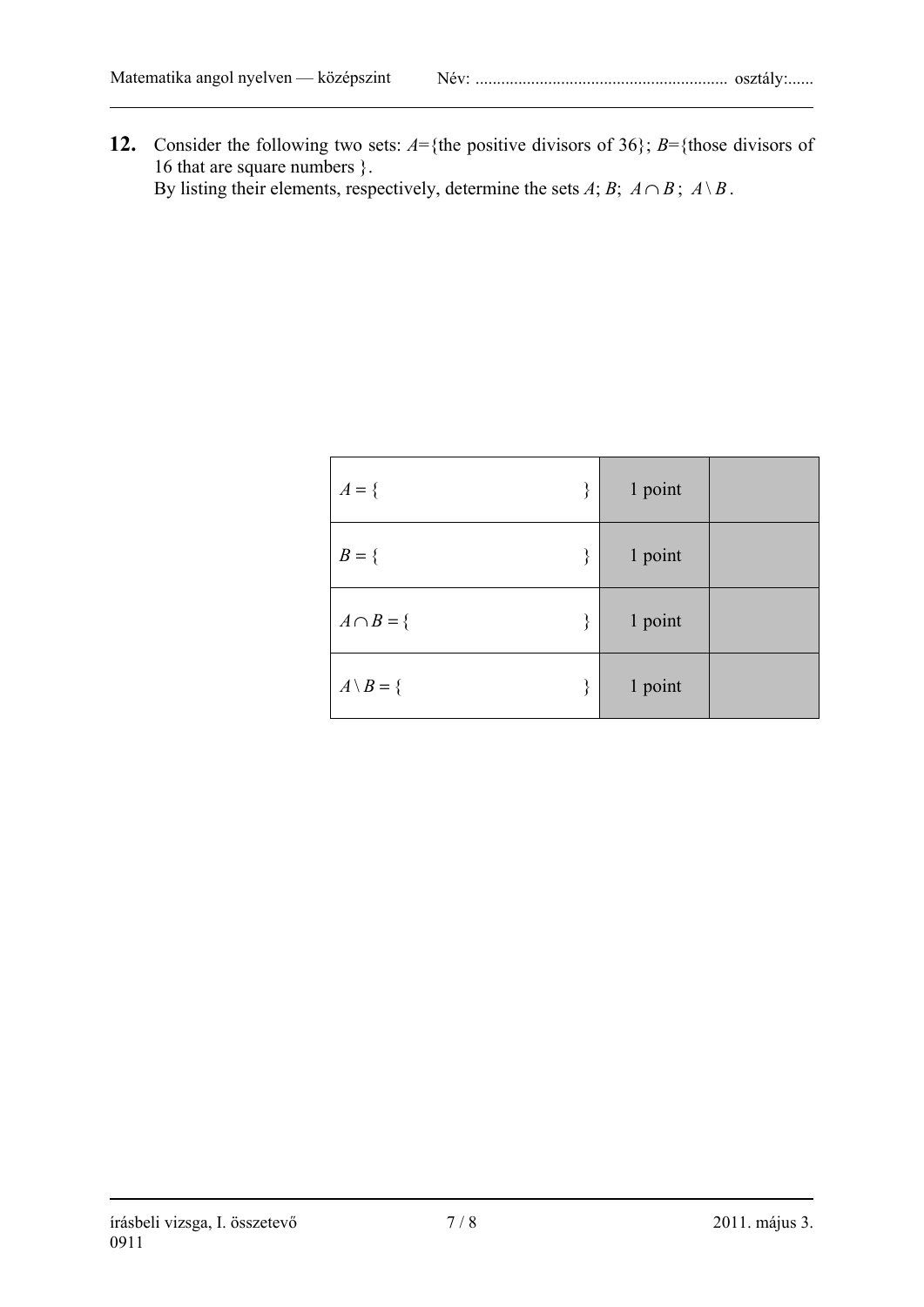|          |              | maximal        | score    |
|----------|--------------|----------------|----------|
|          |              | score          | attained |
|          | problem1.    | 2              |          |
|          | problem 2.   | 2              |          |
|          | problem 3.   | 3              |          |
|          | problem 4.   | $\overline{2}$ |          |
|          | problem 5.   | 2              |          |
|          | problem 6.   | $\overline{2}$ |          |
| Paper I. | problem 7.   | 2              |          |
|          | problem 8.   | 3              |          |
|          | problem 9.   | 3              |          |
|          | problem 10.  | 3              |          |
|          | problem 11.  | $\overline{2}$ |          |
|          | problem 12.  | $\overline{4}$ |          |
|          | <b>TOTAL</b> | 30             |          |

date teacher teacher

|                    | score rounded to the<br>next integer<br>(pontszám egész<br>számra kerekítve) | integer score input<br>for program<br>(programba<br>beírt egész<br>pontszám) |
|--------------------|------------------------------------------------------------------------------|------------------------------------------------------------------------------|
| Paper I. (I. rész) |                                                                              |                                                                              |

\_\_\_\_\_\_\_\_\_\_\_\_\_\_\_\_\_\_\_\_\_\_\_\_\_\_\_\_\_\_\_\_\_\_\_\_\_\_\_\_\_\_\_\_\_\_\_\_\_\_\_\_\_\_\_\_\_\_\_\_\_\_\_\_\_\_\_\_\_\_\_\_\_\_

teacher (javító tanár) registrar (jegyző)

date (dátum) date (dátum)

Note:

1. Leave this table blank, and do not sign it here if the candidate has started working on Paper II.

2. If the examination was interrupted during the candidate working on Paper I, or it was not continued with Paper II then complete this table and sign it.

#### (Megjegyzések:

1. Ha a vizsgázó a II. írásbeli összetevő megoldását elkezdte, akkor ez a táblázat és az aláírási rész üresen marad!

2. Ha a vizsga az I. összetevő teljesítése közben megszakad, illetve nem folytatódik a II. összetevővel, akkor ez a táblázat és az aláírási rész kitöltendő! )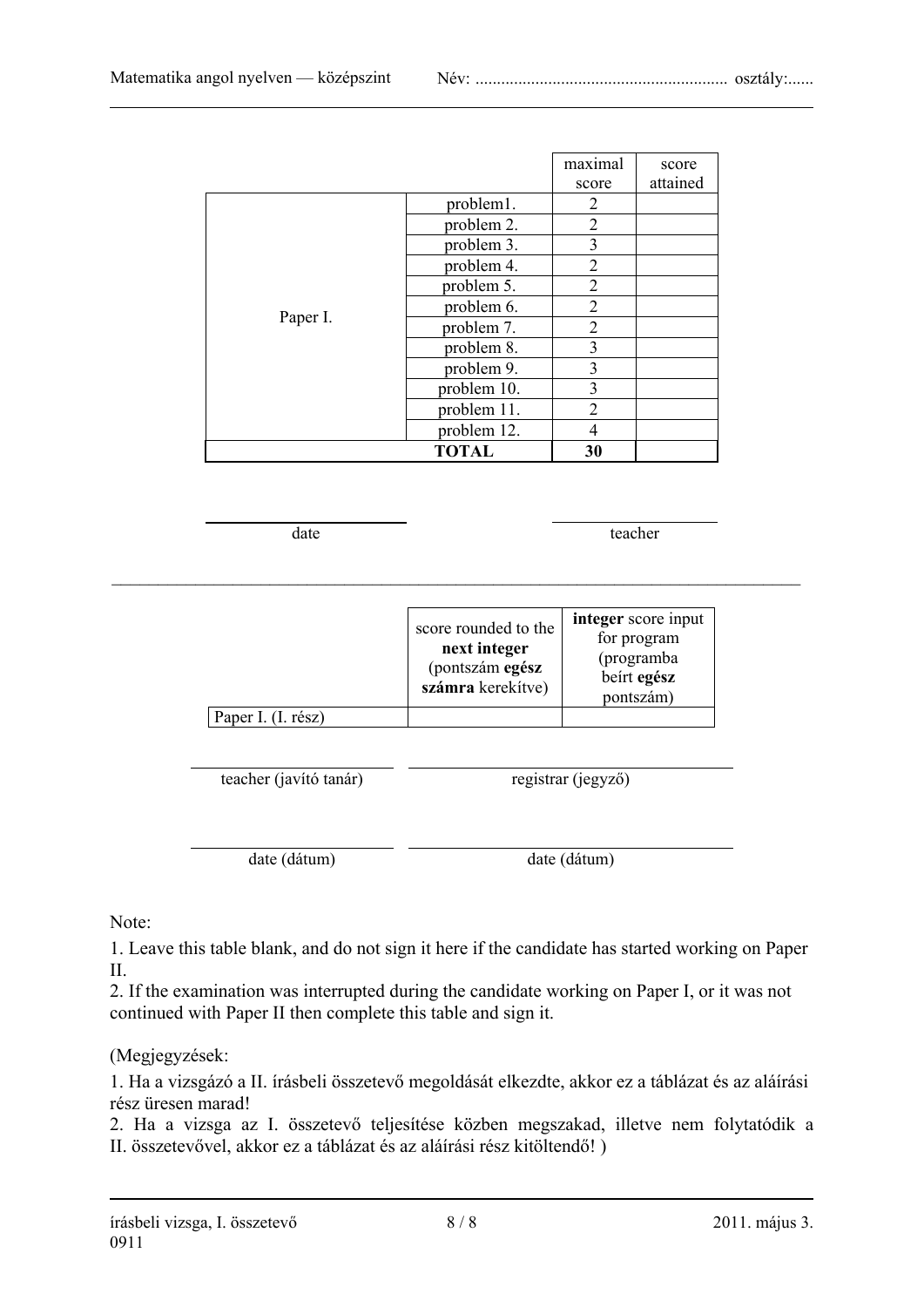# **MATEMATIKA ANGOL NYELVEN**

# **KÖZÉPSZINTŰ ÍRÁSBELI VIZSGA**

**2011. május 3. 8:00** 

## **II.**

Időtartam: 135 perc

| Pótlapok száma |  |
|----------------|--|
| Tisztázati     |  |
| Piszkozati     |  |

## **NEMZETI ERŐFORRÁS MINISZTÉRIUM**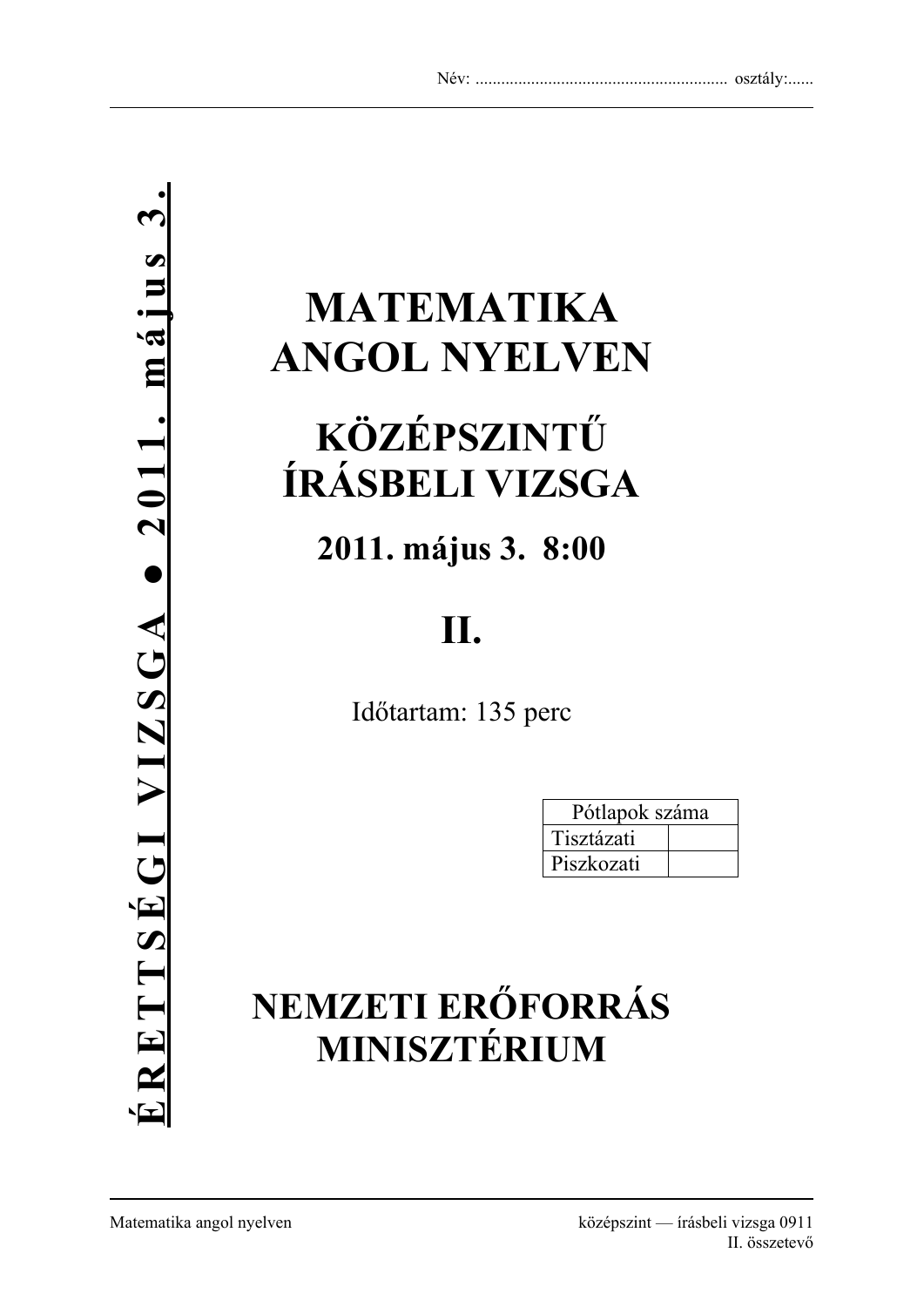|--|--|--|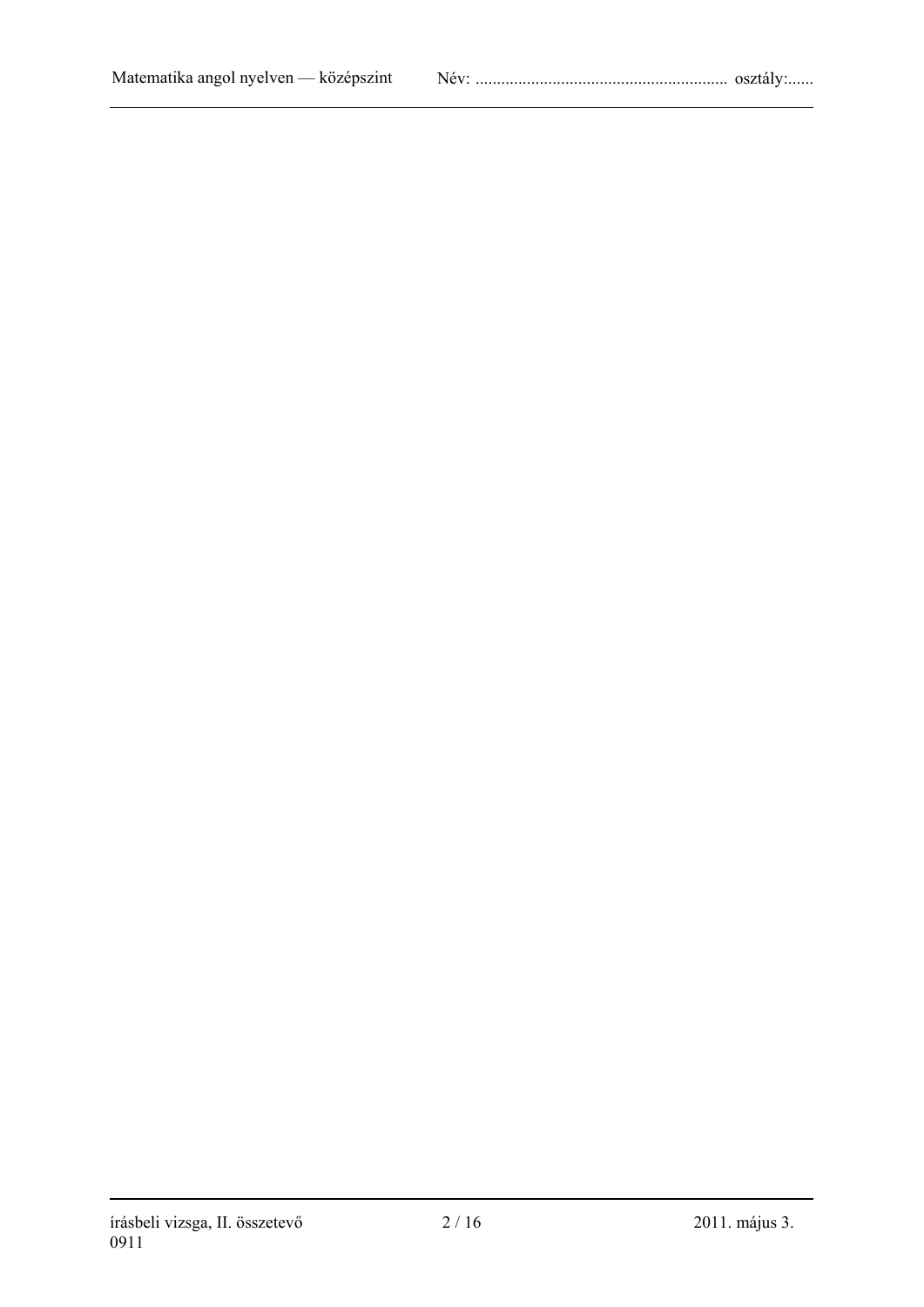### **Important information**

- 1. The exam is 135 minutes long, after that you should stop working.
- 2. You may proceed to solve the problems in arbitrary order.
- 3. In section **B** you are required to solve only two out of the three problems. **Please, remember, upon finishing your paper, to enter the number of the question you have not attempted into the empty square below.** Should there *arise any ambiguity* for the examiner about the question you ask not to be marked, it is question no. 18. that will not going to be assessed.



- 4. You may work with any kind of calculator as long as it is not capable of storing and displaying textual information and you may also consult any type of four digit mathematical table. The use of any other kind of electronic device or written source is forbidden.
- 5. **Remember to show your reasonong when writing down the solutions; a major part of the score is given for this componenet of your work**
- 6. **Remember to include the substantial calculations in a clear manner.**
- 7. When refering to a theorem having a common name (e. g. Pythagoras' Theorem, sine rule) that you have done at school you are not expected to state it meticulously: it is usually sufficient to put he theorem's name. However, you are supposed to state clearly why and how does it apply.
- 8. Remember to answer each question (e. g. providing the result) also in text form.
- 9. You are supposed to work in pen; diagrams can still be drawn in pencil. Anything outside the diagram and written in pencil cannot be marked by the examiner. If a solution or some part of a solution is crossed out then it is not going to be marked.
- 10. There is only one solution of each problem to be marked. If you attempt a question more than once then you **should cleary indicate** the part you want to be marked.
- 11. Please, do not write anything in the **shaded rectangular areas**.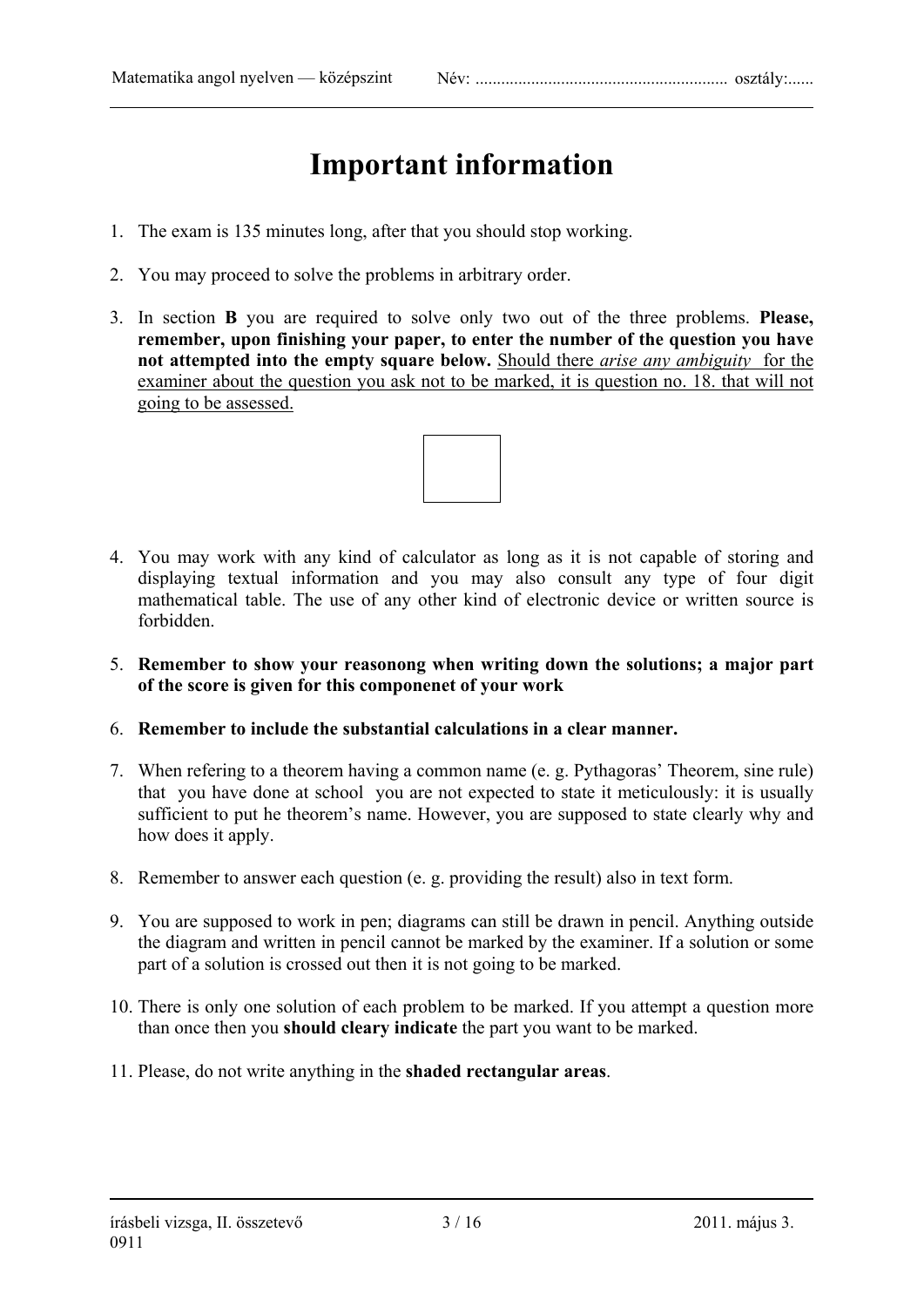### **A**

- **13.** Solve the following equations on the set of real numbers.
	- **a**)  $x^2 (x-1)^2 = 2$ .
	- **b**)  $\lg x \lg(x-1) = 2$ .

| a)           | 6 points  |  |
|--------------|-----------|--|
| $\mathbf{b}$ | 6 points  |  |
| $T$ .:       | 12 points |  |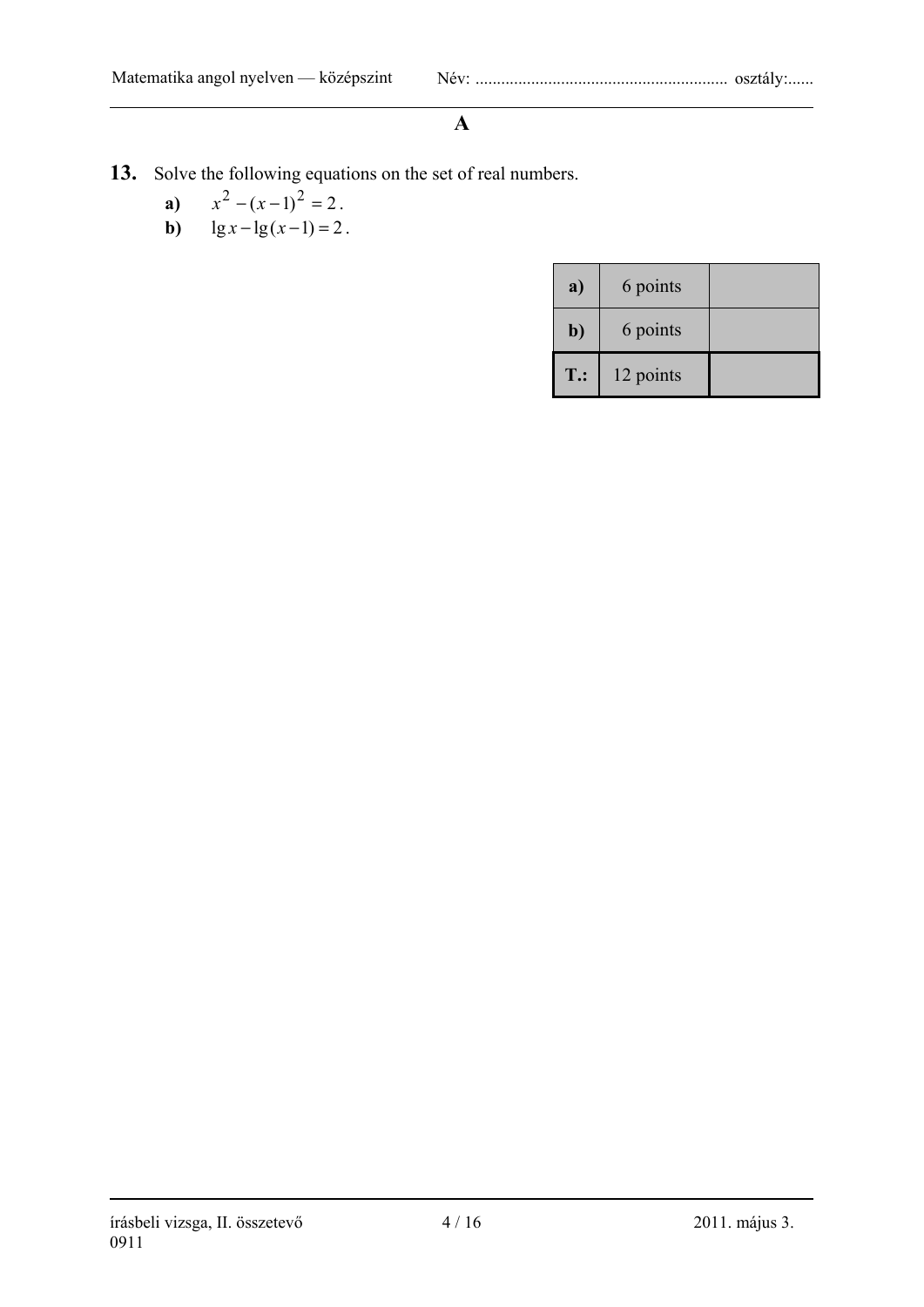|--|--|--|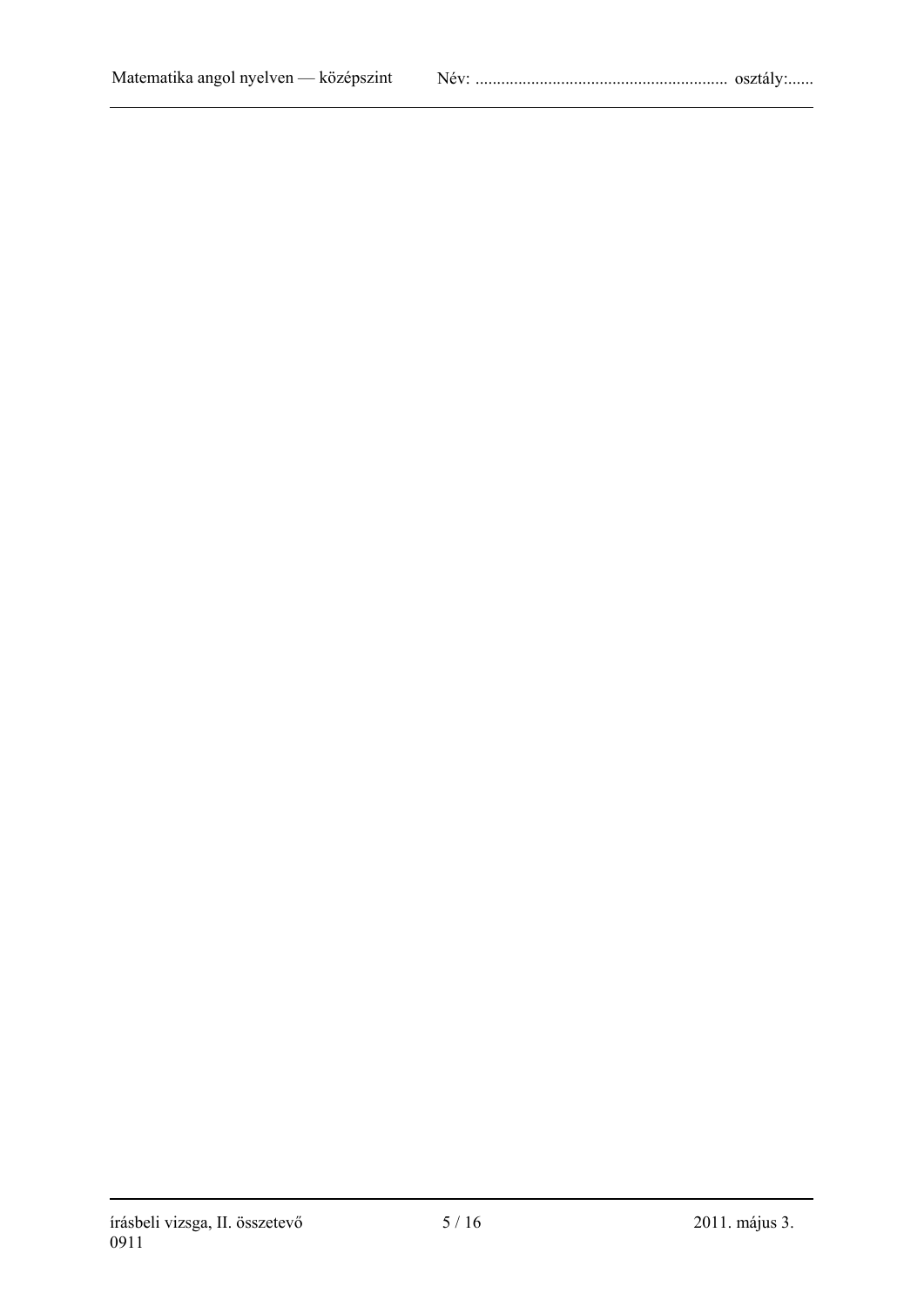**14.** There are no equal digits in Susie's seven digit phone number. It is also given that its first digit is different from zero. Maggie noticed that the keys actually used when calling Susie are located only in two columns out of the three columns the keys are arranged on her mobile. What's more, the first few keys to be pressed in some order are all in the same column and the remaining keys to be pressed in some order are all in another column. How many phone numbers of this kind do exist altogether?



|  | 12 points |  |
|--|-----------|--|
|--|-----------|--|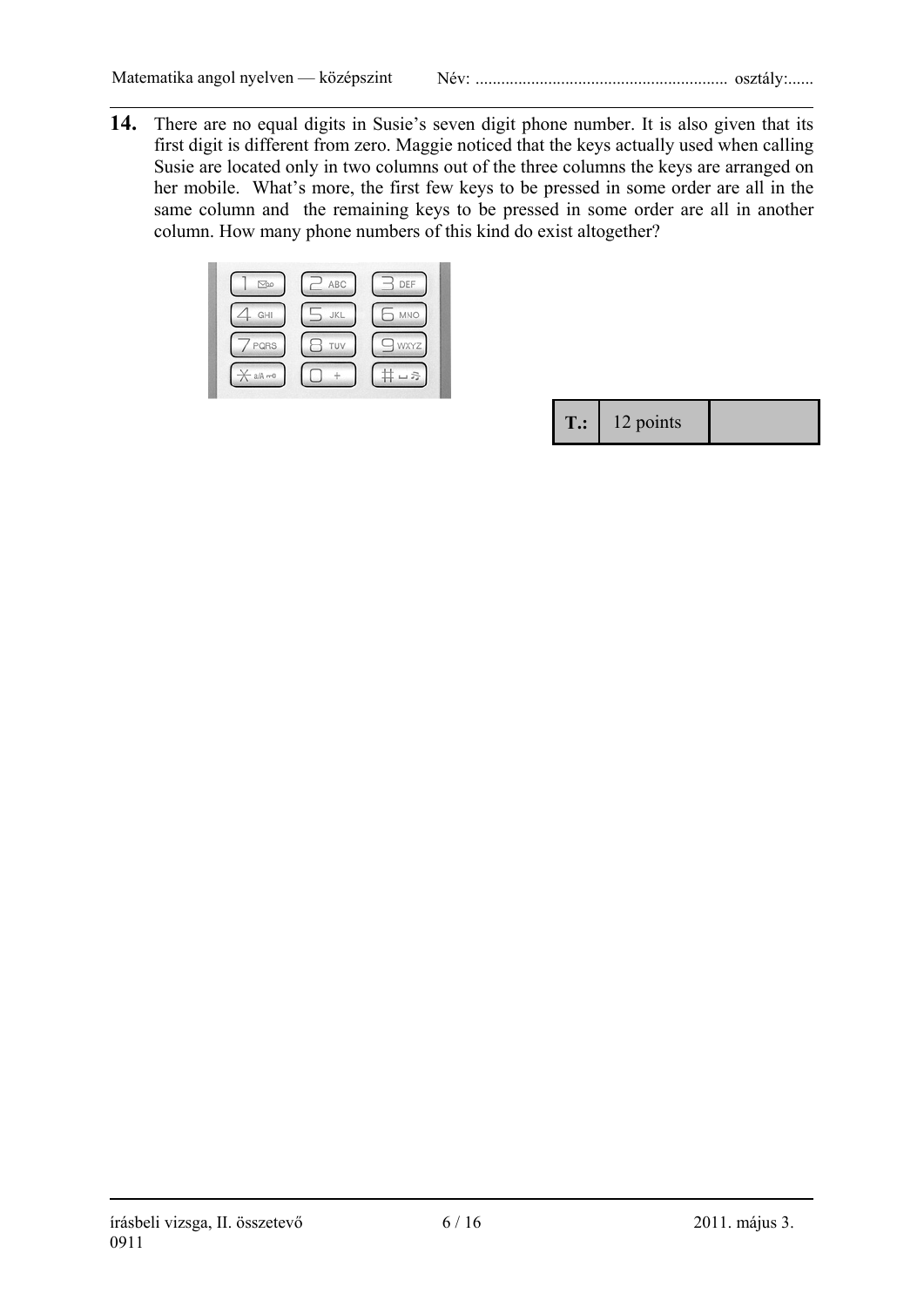|--|--|--|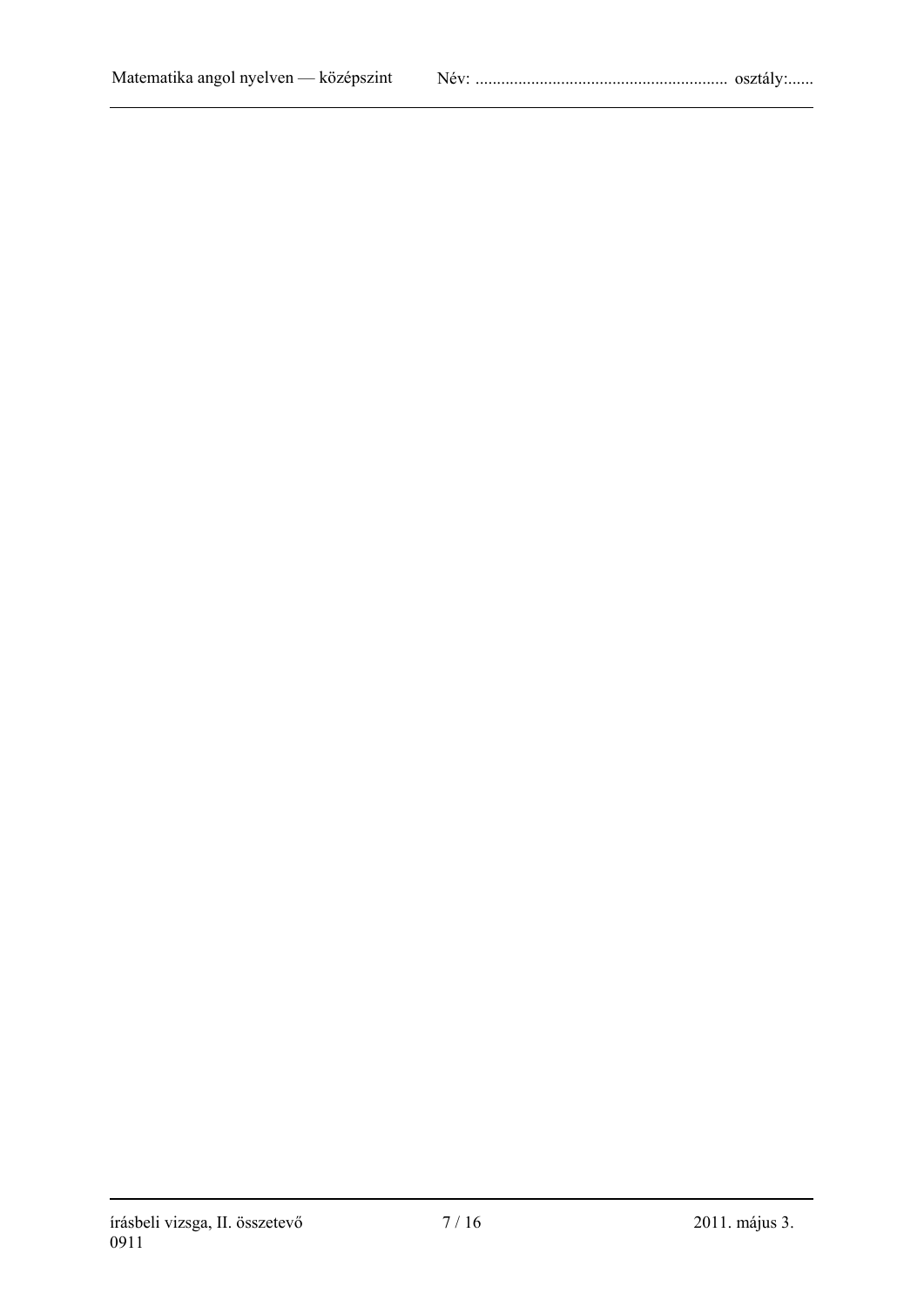| I<br>v<br>× |
|-------------|
|             |

**a)** Investigate the following functions and their extrema. Enter the name of the respective functions in the corresponding fields of the table below (In this item you are not expected to justify your answer.)

$$
f: \mathbf{R} \to \mathbf{R}, \ x \mapsto \sin x + 2;
$$
  
\n
$$
g: \mathbf{R} \to \mathbf{R}, \ x \mapsto -|x|;
$$
  
\n
$$
h: \mathbf{R} \setminus \{0\} \to \mathbf{R}, \ x \mapsto \frac{3}{x};
$$
  
\n
$$
j: [0; +\infty[ \to \mathbf{R}, \ x \mapsto \sqrt{x};
$$
  
\n
$$
m: \mathbf{R} \to \mathbf{R}, \ x \mapsto 2^{x}.
$$

| the function has<br>maximal value<br>onlv | the function has<br>minimal value only | the function has<br>both maximal and<br>minimal values | the function has no<br>extremal values |
|-------------------------------------------|----------------------------------------|--------------------------------------------------------|----------------------------------------|
|                                           |                                        |                                                        |                                        |

- **b)** The domain of the function  $k$  is the closed interval  $[0; 4]$  and  $k(x) = x^2 - 6x + 5$ .
	- **b1)** Sketch the graph of the function in the provided coordinate system.
	- **b2)** Determine the range of the function. (You are not expected to justify your answer for this question.)
	- **b3)** Determine the zeros of the function.

| a)     | 5 points  |  |
|--------|-----------|--|
| b1)    | 3 points  |  |
| b2)    | 2 points  |  |
| b3)    | 2 points  |  |
| $T$ .: | 12 points |  |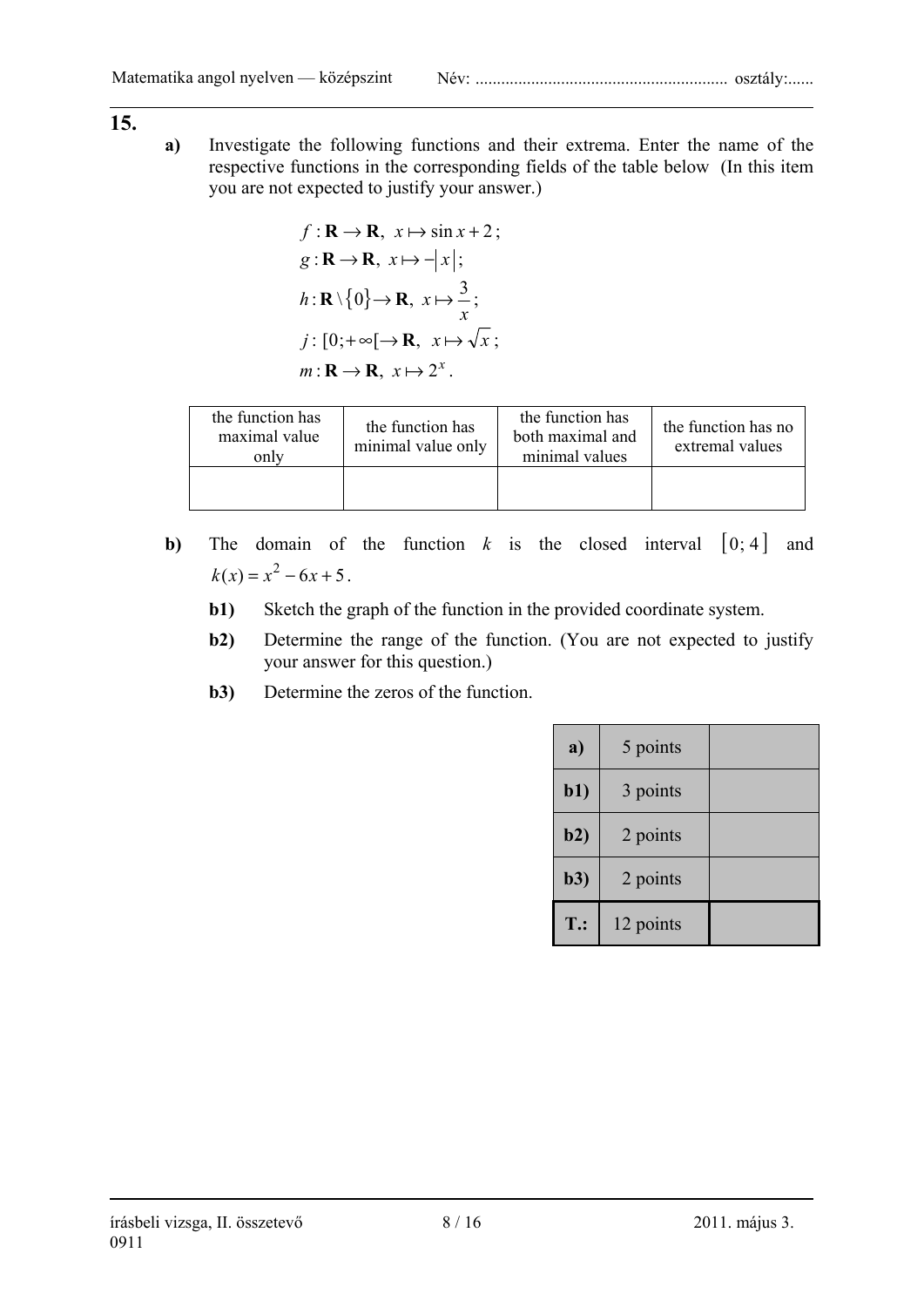Matematika angol nyelven — középszint Név: ........................................................... osztály:......

|  |  |  |  |  | $\mathcal{Y}$ |  |  |  |  |  |               |
|--|--|--|--|--|---------------|--|--|--|--|--|---------------|
|  |  |  |  |  |               |  |  |  |  |  |               |
|  |  |  |  |  |               |  |  |  |  |  |               |
|  |  |  |  |  |               |  |  |  |  |  |               |
|  |  |  |  |  |               |  |  |  |  |  |               |
|  |  |  |  |  |               |  |  |  |  |  |               |
|  |  |  |  |  |               |  |  |  |  |  |               |
|  |  |  |  |  |               |  |  |  |  |  |               |
|  |  |  |  |  |               |  |  |  |  |  |               |
|  |  |  |  |  |               |  |  |  |  |  | $\mathcal{X}$ |
|  |  |  |  |  |               |  |  |  |  |  |               |
|  |  |  |  |  |               |  |  |  |  |  |               |
|  |  |  |  |  |               |  |  |  |  |  |               |
|  |  |  |  |  |               |  |  |  |  |  |               |
|  |  |  |  |  |               |  |  |  |  |  |               |
|  |  |  |  |  |               |  |  |  |  |  |               |
|  |  |  |  |  |               |  |  |  |  |  |               |
|  |  |  |  |  |               |  |  |  |  |  |               |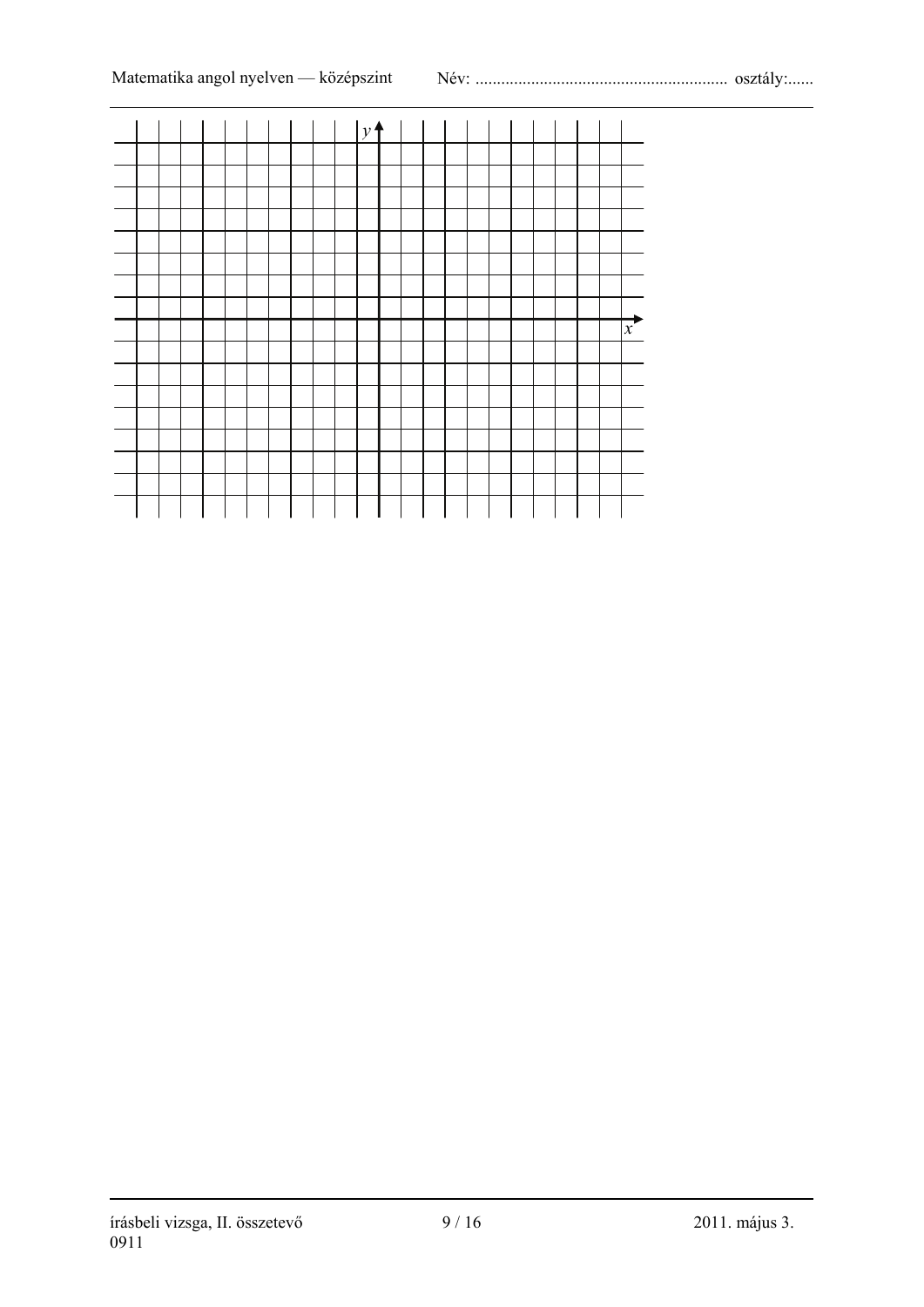### **B**

### **You are expected to solve any two out of the problems 16-18. Write the number of the problem not selected in the blank square on page 3.**

- **16.** The diagram shows the dimensions of the supporting structure of an ironing board. The board itself is parallel to the ground. One of the bearer bars is 114 cm long.
	- **a)** Find the length in centimeters of the other bearer bar.
	- **b)** Find the height of the ironing surface above the ground if it is given that the ironing board is 3 cm thick.



| a)     | 7 points  |  |
|--------|-----------|--|
| $b$    | 10 points |  |
| $T$ .: | 17 points |  |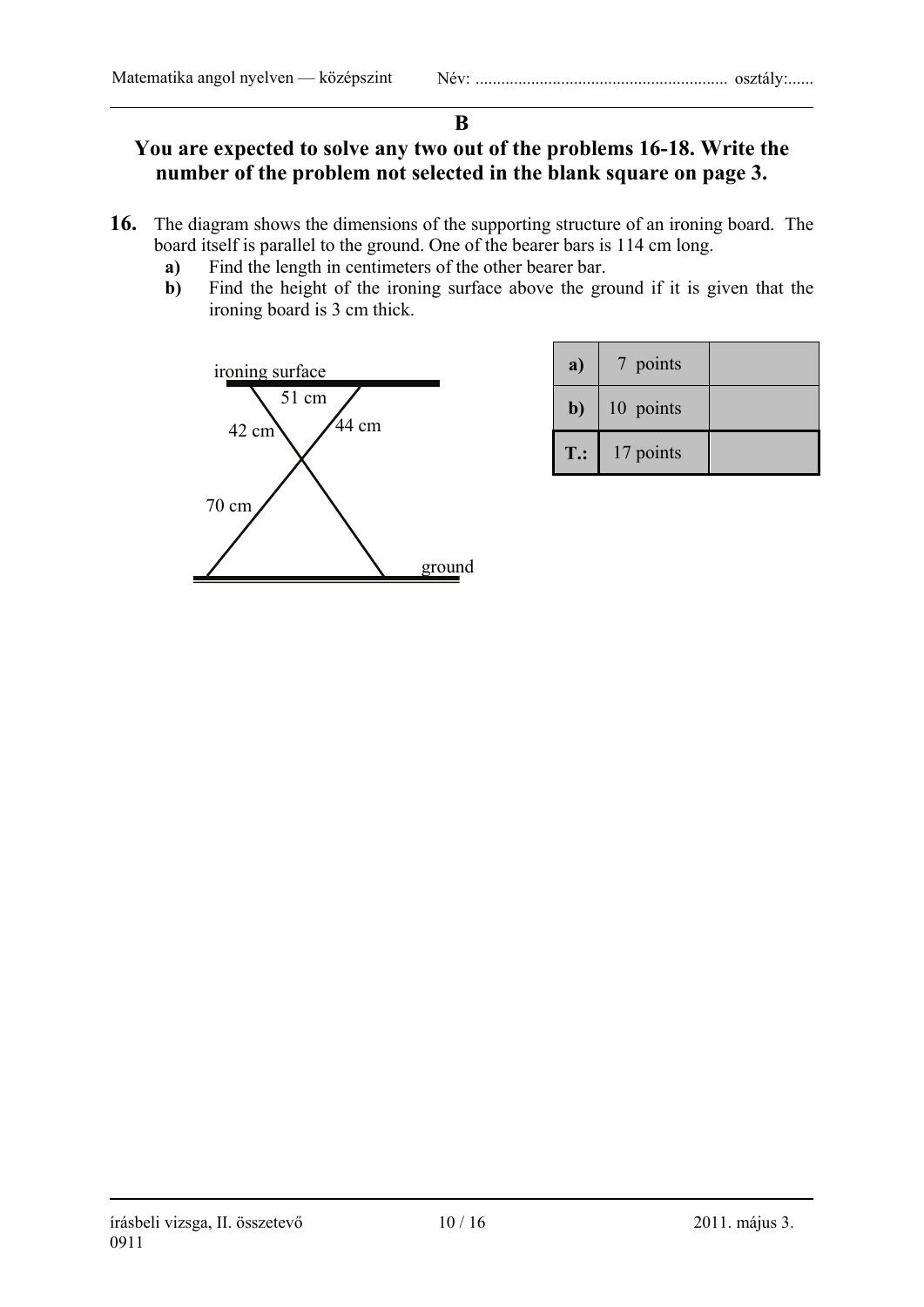|--|--|--|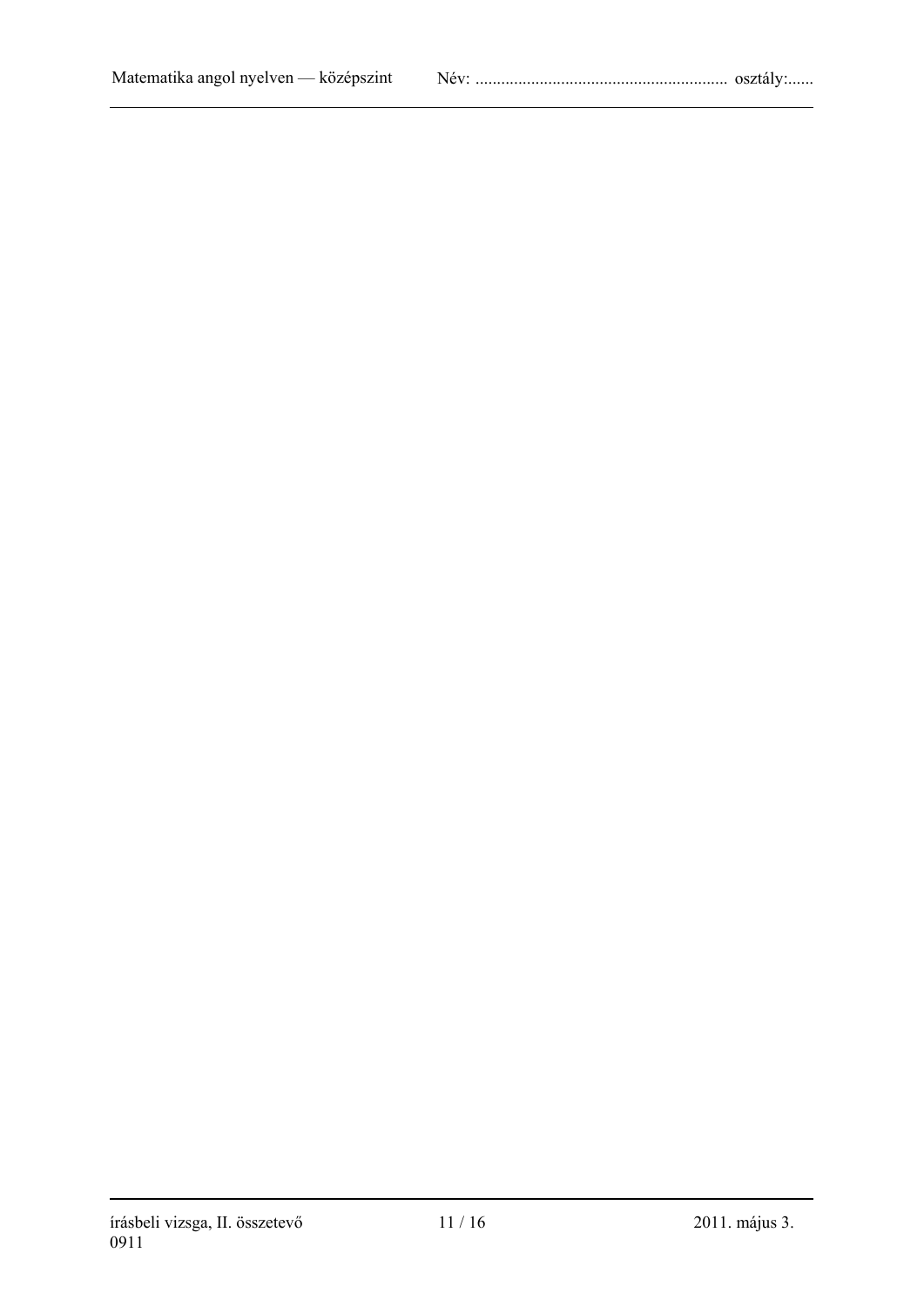#### **You are expected to solve any two out of the problems 16-18. Write the number of the problem not selected in the blank square on page 3.**

**17.** In each round of a game the players roll a fair die three times in a row.

Having done so the player wins in this round if either

- 1. each of the three scores are even: the gain is then 300 tokens; or
- 2. the first score is 1 and exactly one of the next two scores is even: the gain is then 500 tokens; or
- 3. the first score is 3 and both of the other two scores are odd: the gain is then 800 tokens; or
- 4. each score is equal to 5: the gain is then 2000 tokens.
- **a)** What is the probability that in a given round a certain player wins
	- **a1)** 300 tokens;
	- **a2)** 500 tokens;
	- **a3)** 800 tokens;
	- **a4)** 2000 tokens.
- **b**) What is the probability that a player does not win anything in a certain round?

| a)           | 11 points |  |
|--------------|-----------|--|
| $\mathbf{b}$ | 6 points  |  |
| $T$ .:       | 17 points |  |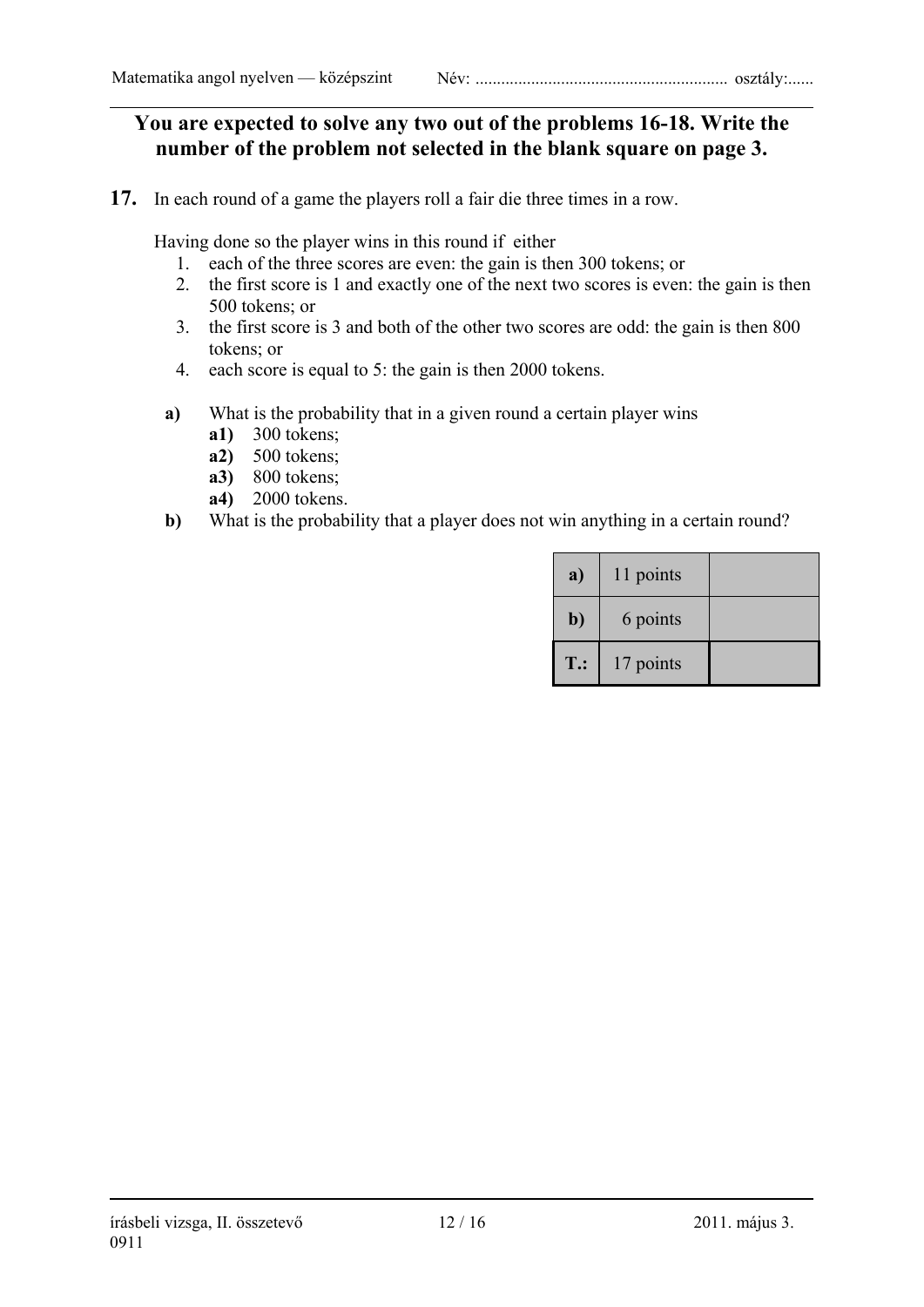|--|--|--|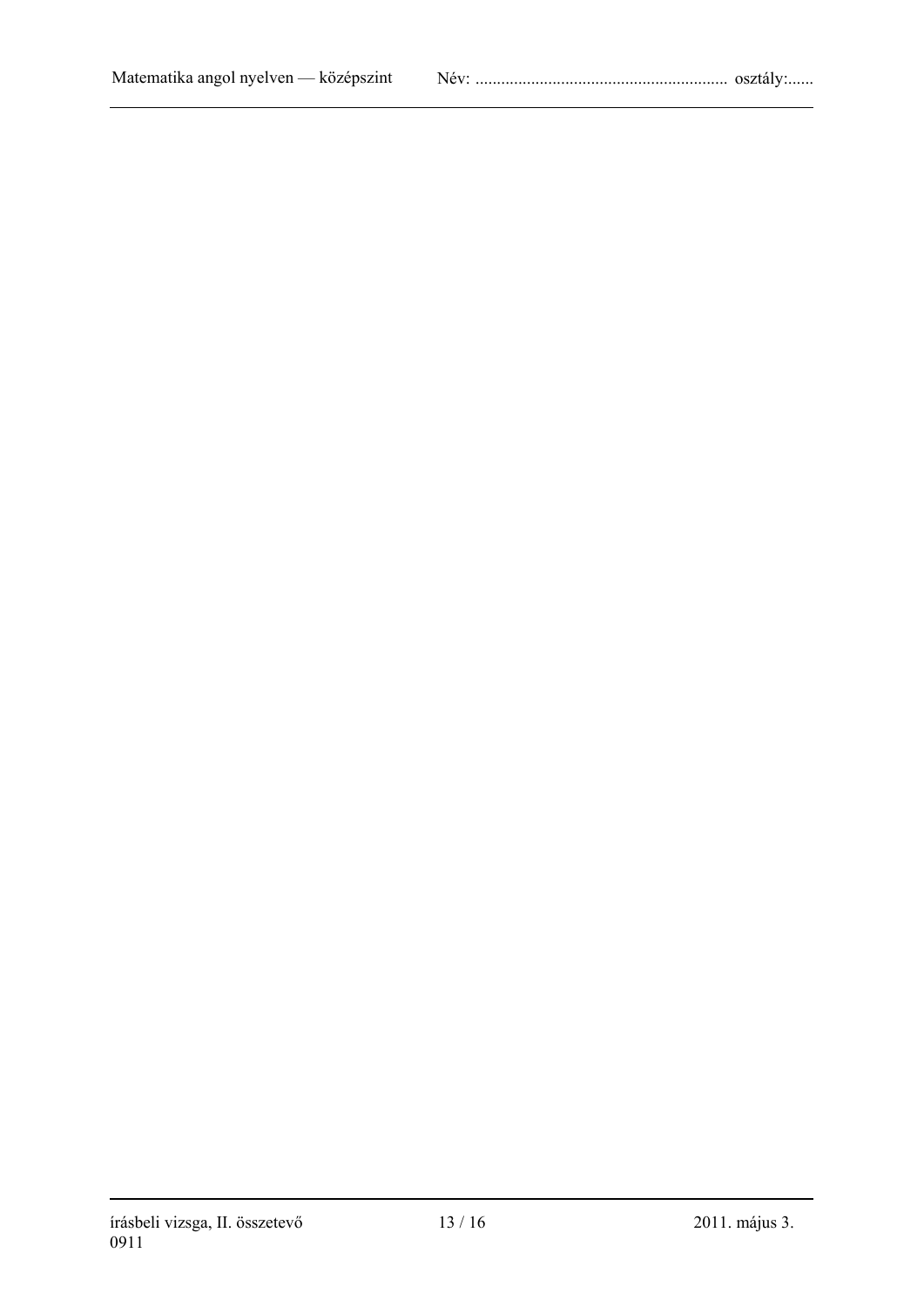#### **You are expected to solve any two out of the problems 16-18. Write the number of the problem not selected in the blank square on page 3.**

- **18.** There are 16 girls and 18 boys in a certain class. They organized a party and the girls baked cookies for the boys. Each of the girls baked the same number of cookies and it turned out that each boy received the same and equal number of cookies. It is also given that the total number of cookies was greater than 400 but smaller than 500.
	- **a)** How many cookies did the girls bake altogether?

Dani got his share from Brigitta's lot of cookies only. The shape of these cookies was that of a rhomb whose dimensions are shown on the diagram to the right. He tried to arrange as many of them on a round plate as possible, with their acute angled vertex at the centre of the plate. While trying he did not put



cookies on their edges, neither did he pile them on top of each other. **b**) At most how many cookies would fit on the plate in this arrangement?

Andrea used a circular ring-shaped biscuit cutter to shape her cookies. The rhomb shaped cookies and the ring shaped ones had the same area from top down.

**c)** Find the inner radius of the ring shaped cookies in cm.



| a)            | 6 points  |  |
|---------------|-----------|--|
| $\mathbf{b}$  | 6 points  |  |
| $\mathbf{c})$ | 5 points  |  |
| $T$ .:        | 17 points |  |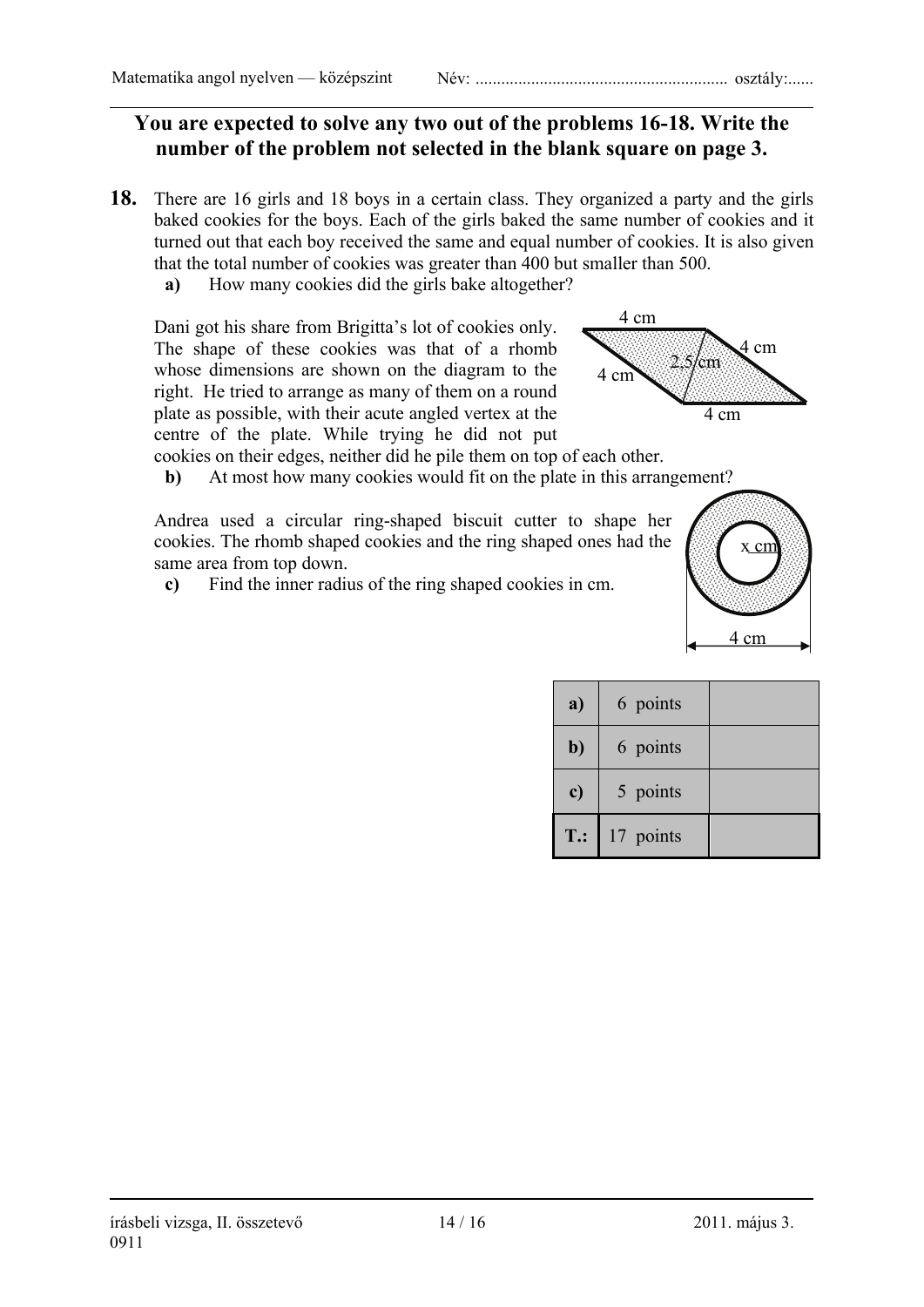|--|--|--|